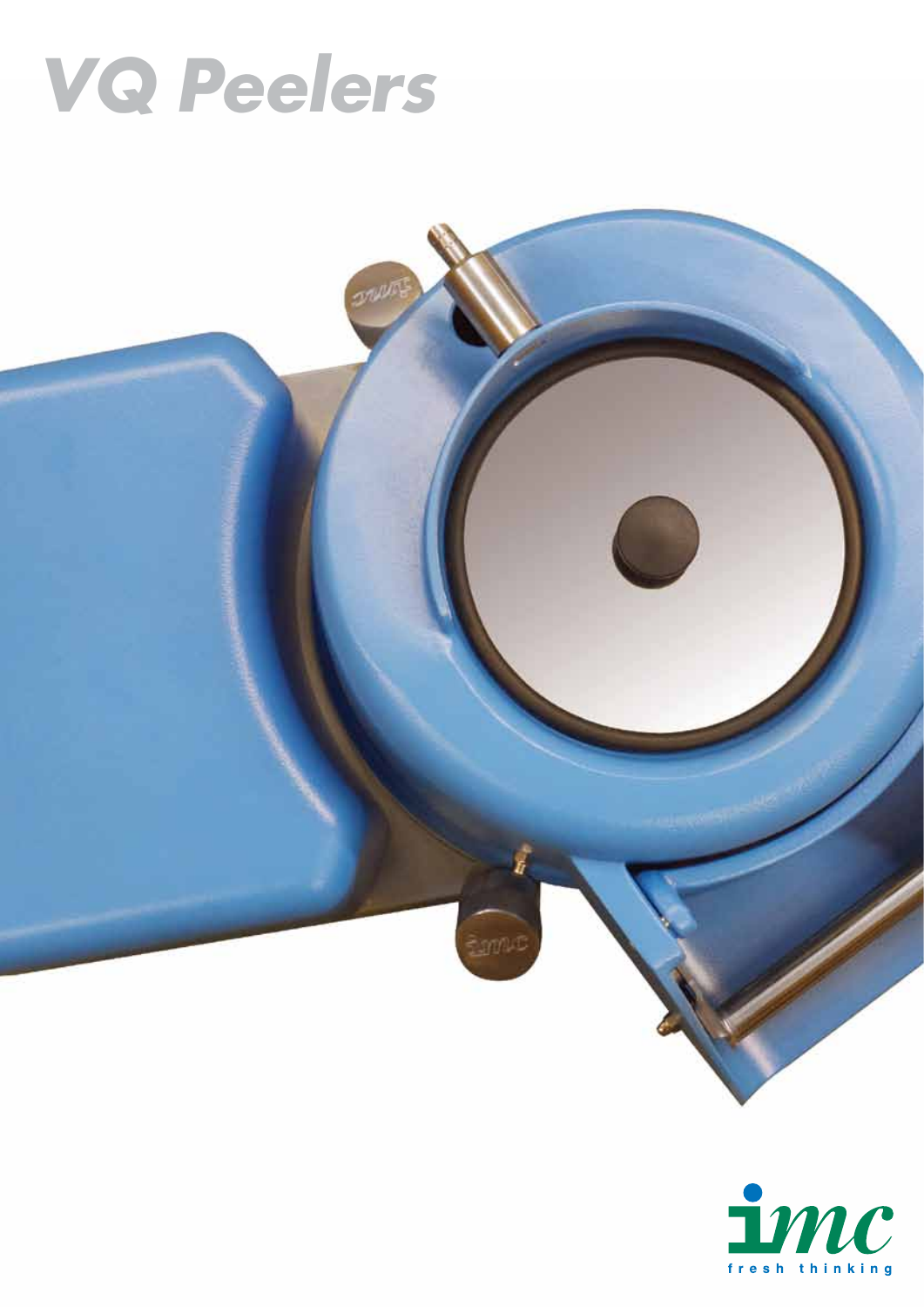## **VQ 3.5**

| Capacity<br>Output<br>Dimensions ( $h \times w \times d$ )<br>Discharge height<br>Discharge heights with | 3.5kg (7lb)<br>35kg/hour<br>425mm x 650mm mgx x 380mm<br>170 <sub>mm</sub><br>750, 800, 850, 900 and 950mm<br>1055mm with trolley<br>180W<br>10A (1 phase); 5A (3 phase)<br>Easy to use integral on/off switch and mechanical timer<br>No-volt release to prevent automatic restart if power |
|----------------------------------------------------------------------------------------------------------|----------------------------------------------------------------------------------------------------------------------------------------------------------------------------------------------------------------------------------------------------------------------------------------------|
|                                                                                                          |                                                                                                                                                                                                                                                                                              |
|                                                                                                          |                                                                                                                                                                                                                                                                                              |
|                                                                                                          |                                                                                                                                                                                                                                                                                              |
|                                                                                                          |                                                                                                                                                                                                                                                                                              |
|                                                                                                          |                                                                                                                                                                                                                                                                                              |
| trolley                                                                                                  |                                                                                                                                                                                                                                                                                              |
| Motor                                                                                                    |                                                                                                                                                                                                                                                                                              |
| Fuse rating                                                                                              |                                                                                                                                                                                                                                                                                              |
| Operator controls                                                                                        |                                                                                                                                                                                                                                                                                              |
| Operator safety                                                                                          |                                                                                                                                                                                                                                                                                              |
|                                                                                                          | is cut                                                                                                                                                                                                                                                                                       |
|                                                                                                          | Safety interlock to prevent operation when cylinder is                                                                                                                                                                                                                                       |
|                                                                                                          | removed                                                                                                                                                                                                                                                                                      |
|                                                                                                          | Thermal protection on motor to prevent overheating                                                                                                                                                                                                                                           |
| Special features                                                                                         | WRAS approved Class AA air-break                                                                                                                                                                                                                                                             |
|                                                                                                          | Quick and easy to clean                                                                                                                                                                                                                                                                      |
|                                                                                                          | Designed for easy maintenance                                                                                                                                                                                                                                                                |
|                                                                                                          | Hygienic, robust cast construction                                                                                                                                                                                                                                                           |
|                                                                                                          | Rust-proof, robust peeling plate and liners                                                                                                                                                                                                                                                  |
|                                                                                                          | Space-saving, multi-functional compact design                                                                                                                                                                                                                                                |
|                                                                                                          | Quiet operation                                                                                                                                                                                                                                                                              |
|                                                                                                          | Energy efficient                                                                                                                                                                                                                                                                             |
| Customer accessories                                                                                     | Sink skip - stainless steel                                                                                                                                                                                                                                                                  |
|                                                                                                          | Pedestal - adjustable height                                                                                                                                                                                                                                                                 |
|                                                                                                          | Wheeled trolley                                                                                                                                                                                                                                                                              |
|                                                                                                          | Waste ejector for more effective waste evacuation                                                                                                                                                                                                                                            |
|                                                                                                          | Interceptor tank                                                                                                                                                                                                                                                                             |
|                                                                                                          | Lid retaining strap                                                                                                                                                                                                                                                                          |
|                                                                                                          |                                                                                                                                                                                                                                                                                              |





Please note: Capacities are approximate and output may vary depending on the type and age of potatoes used.



| Mounting                             | Worktop-, drainer-, stand- or pedestal-mounted                    |
|--------------------------------------|-------------------------------------------------------------------|
| Capacity                             | 7kg (14lb)                                                        |
| Output                               | 50kg/hour                                                         |
| Dimensions ( $h \times w \times d$ ) | $500$ mm $\times$ 650mm max $\times$ 380mm                        |
| Discharge height                     | 170mm                                                             |
| Discharge heights with               | 750, 800, 850, 900 and 950mm                                      |
| pedestal                             | 1055mm with trolley                                               |
| Motor                                | 180W                                                              |
| Fuse rating                          | 10A (1 phase); 5A (3 phase)                                       |
| Operator controls                    | Easy to use integral on/off switch and mechanical timer           |
| Operator safety                      | No-volt release to prevent automatic restart if power<br>is cut   |
|                                      | Safety interlock to prevent operation when cylinder is<br>removed |
|                                      | Thermal protection on motor to prevent overheating                |
| Special features                     | <b>WRAS</b> approved Class AA air-break                           |
|                                      | Quick and easy to clean                                           |
|                                      | Designed for easy maintenance                                     |
|                                      | Hygienic, robust cast construction                                |
|                                      | Rust-proof, robust peeling plate and liners                       |
|                                      | Space-saving, multi-functional compact design                     |
|                                      | Quiet operation                                                   |
|                                      | Energy efficient                                                  |
| Customer accessories                 | Sink skip - stainless steel                                       |
|                                      | Pedestal - adjustable height                                      |
|                                      | Wheeled trolley                                                   |
|                                      | Waste ejector for more effective waste evacuation                 |
|                                      | Interceptor tank                                                  |
|                                      | Lid retaining strap                                               |





Please note: Capacities are approximate and output may vary depending on the type and age of potatoes used.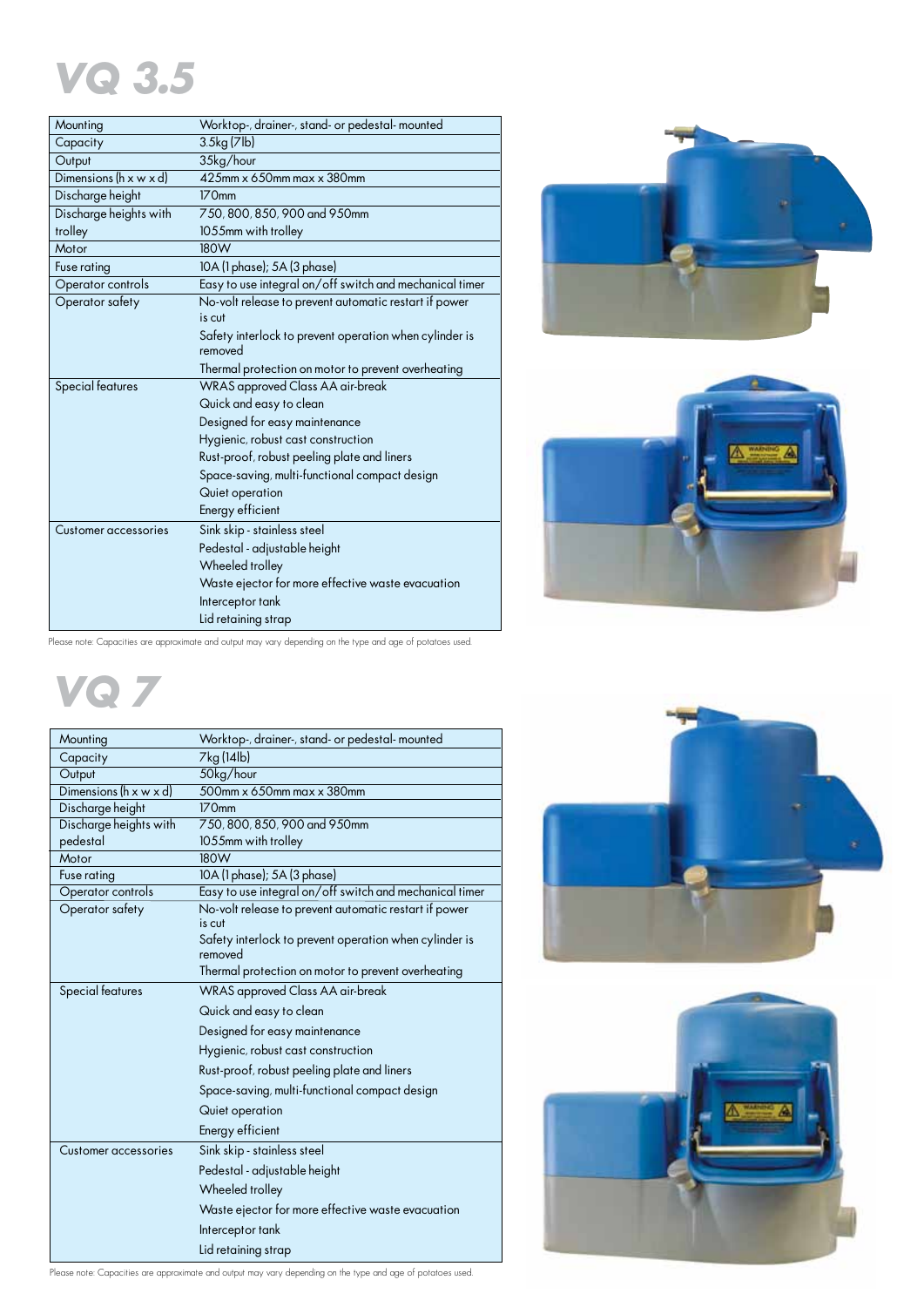#### **Easy Operation**

The Peeler can be operated using the timer, freeing up the operator for other tasks.

This provides accurate setting of the run time for up to 4 minutes.

## **Safe and simple to use**



#### **Operator Control**

Designed to prevent water ingress, the control is securely located to deter tampering and removal.

#### **Energy Efficient**

The motor is extremely quiet in operation and highly energy efficient. A moulded 13 amp plug allows instant use.



# fime

#### **Safe Operation**

A safety interlock that prevents the machine from running when the cylinder is removed together with the splash-proof, low voltage controls ensure complete operator safety.

#### **Secure Cylinder Locking Mechanism**

Manufactured in aluminium, these screw-down knobs have been ergonomically designed to provide maximum comfort for the operator even when used repeatedly with wet hands.

#### **Easy Serviceability**

Should your VQ Peeler require servicing, the motor can be accessed via the simple removal of its dedicated cover, whilst all other mechanicals can be reached upon removal of the base plate.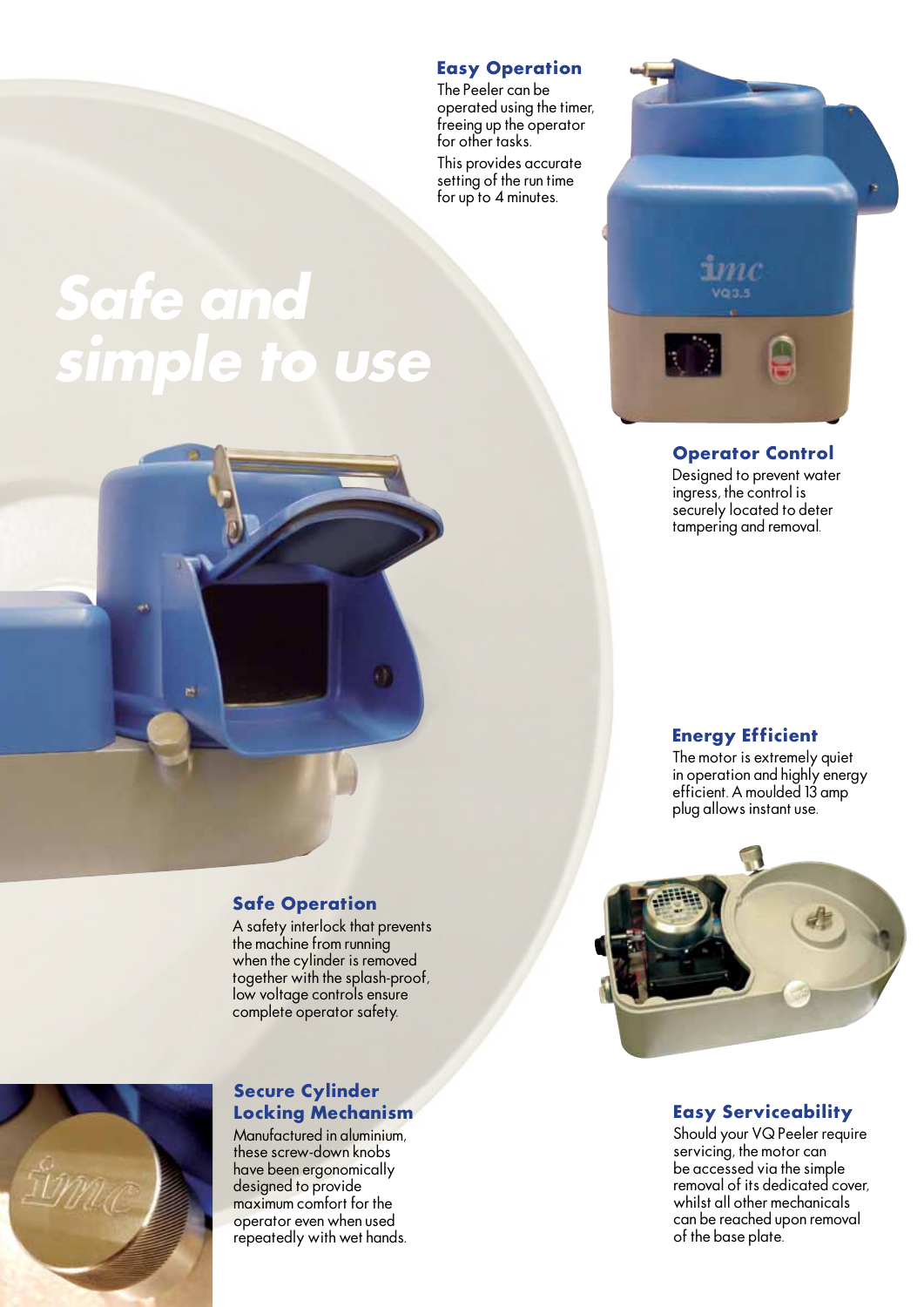# **VQ Peelers**

IMC's VQ Peelers are the perfect potato peeling solution for smaller catering establishments.

The VQ Peelers have been designed and built to withstand repeated, long-term use, capable of providing years of reliable performance.

Their compact and flexible design, small footprint and quiet running motor enable them to be used in the smallest of kitchens whilst their simple and safe operation make them a pleasure to use.

VQ Peelers are available with a capacity of 3.5kg or 7kg.

# **Built to last**

#### **Compact Design**

The small footprint, compact design and inherent stability of the VQ means it can be used on a work surface, bench top or sink draining board.



#### **Robust Construction**

Manufactured using high quality stainless steel and cast aluminium, the VQ Peelers are extremely tough and durable.



#### **New Belt and Pulley Drive**

Unlike a gearbox, both the pulley and belt are maintenance free to provide outstanding durability and reliability.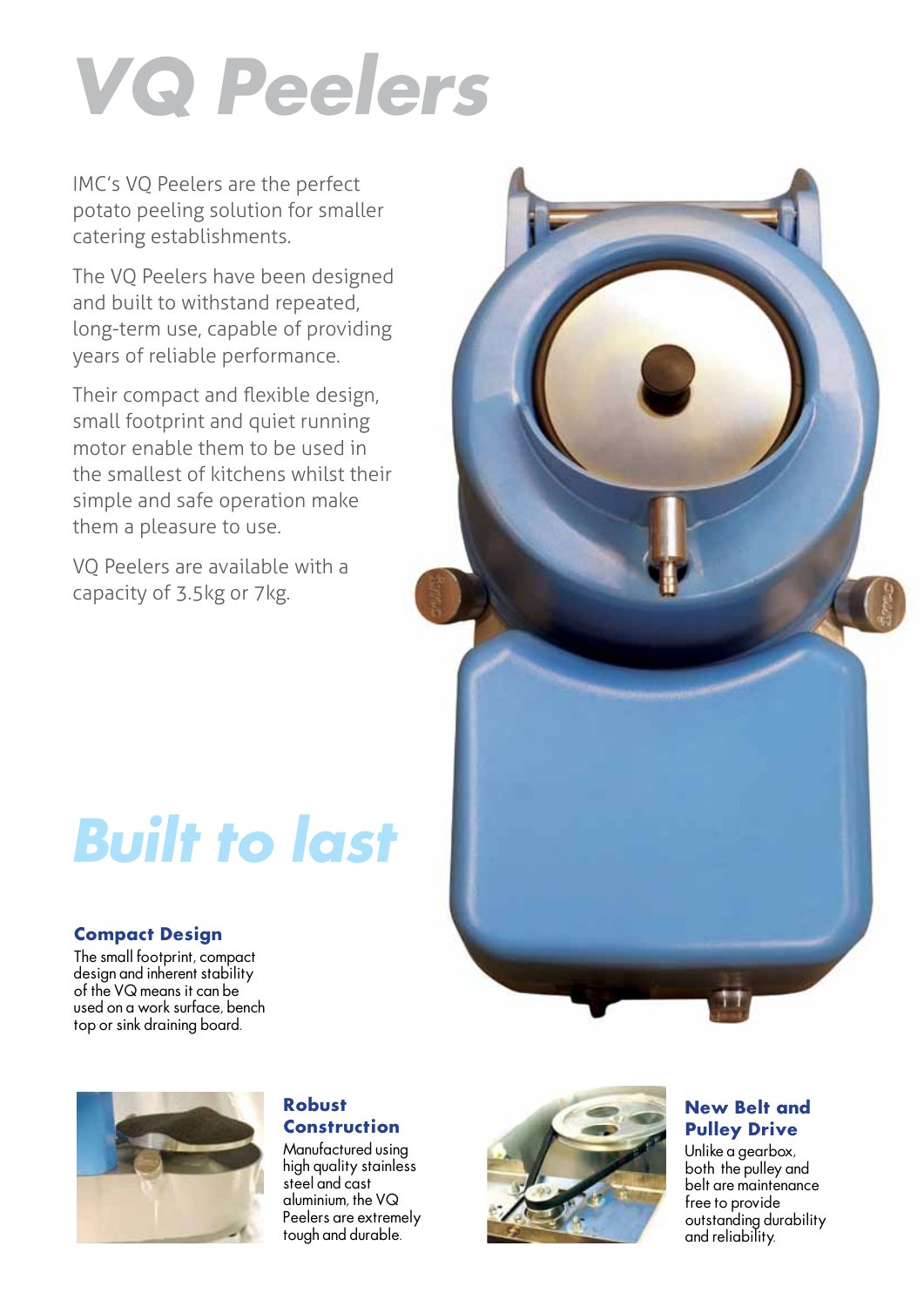

#### **Long Life Peeling**

The non-rusting, cast aluminium peeler plate is coated in a thick layer of grit for extended service whilst the carborundum, non-rusting stainless steel cylinder liner can be relined for longer life and lower costs.



**Easy Loading** The hopper rim is cast into the cylinder for extra strength and longevity.

#### **Fast Peeling**

With a real-life peeling output of up to 50kg of potatoes per hour, the VQ Peelers are the ideal option to manual potato peeling.



## **Great features**

#### **Flexible Design**

The cylinder is free to rotate to the position that is ideal for the situation in which it is being used. The nonhanded controls and waste outlet provide even greater flexibility.



#### **Steel Chamber Lid**

The stainless steel lid, with its ergonomically designed handle, is heavy enough to prevent potatoes from escaping the chamber.

#### **Easy Cleaning**

The cast aluminium finish is easy to wash down whilst water and waste drain efficiently from the smooth cylinder base aided by large cast paddles under the peeler plate. Both the lid and peeler plate can be removed for cleaning.



#### **Easy Unloading**

A robust and ergonomically designed exit door enables the potatoes to be easily emptied from the Peeler.

#### **Quiet Operation**

Both the motor and water inlet run exceptionally quietly whilst the motor's cool running temperature ensures optimum performance, efficiency and reliability.





#### **WRAS approved**

The solid stainless steel water inlet with brass spray nozzle is a WRAS approved Class AA air-break and is supplied with a WRAS approved hose.